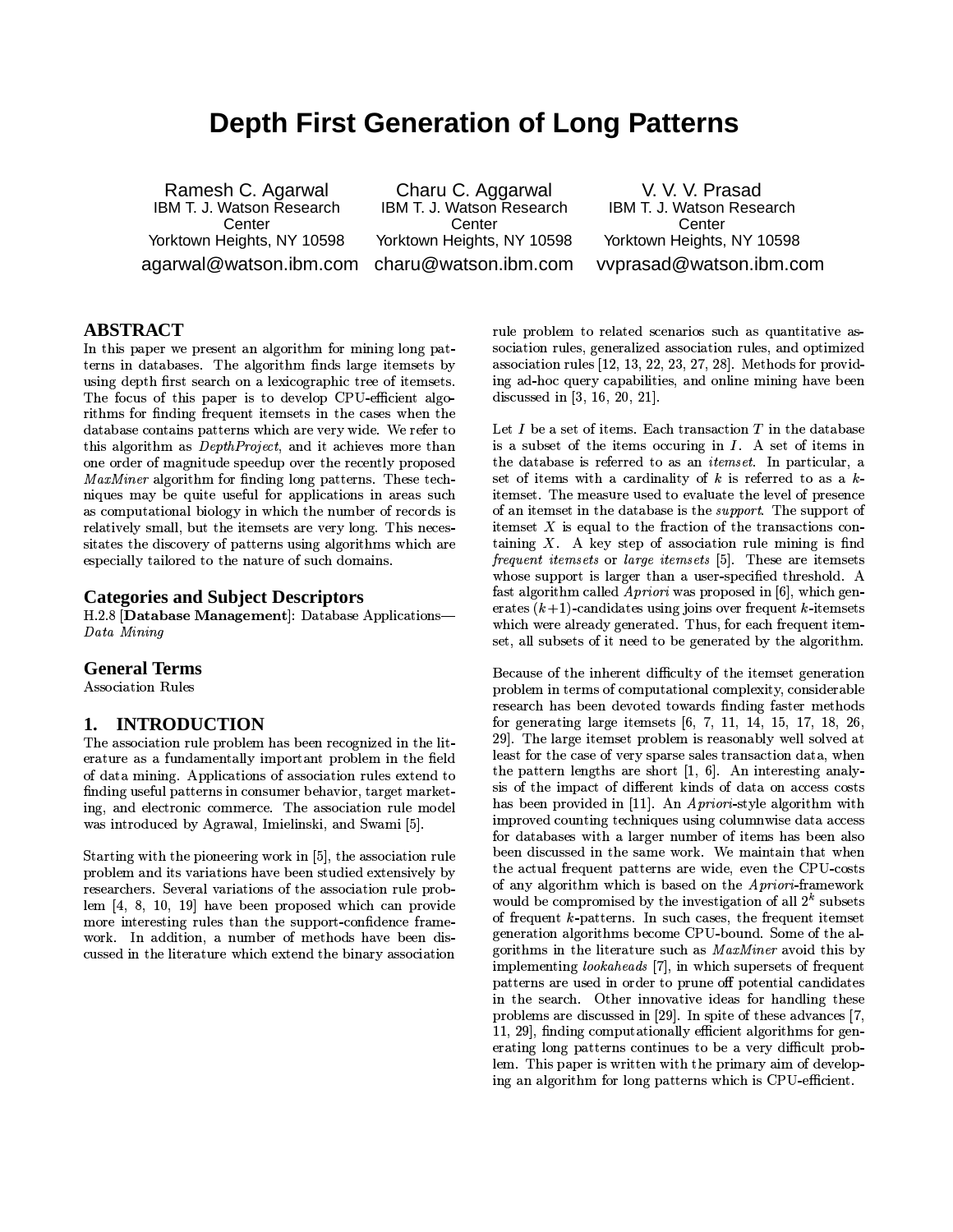This paper is organized as follows. In section 2, we will discuss several formalizations, which will be useful in describing the algorithm. In section 3, we will introduce the depth-first strategy of generating large itemsets. The database representation will be explained in section 4. In section 5, we will discuss the bucketing technique which is a useful method for speeding up the algorithm substantially. An effective pruning and lookahead strategy for the algorithm is discussed in section 6. We will compare the results to the MaxMiner algorithm, and present the computational results in section 7. Section 8 discusses the conclusions and summary.

#### 1.1 **Contributions and Motivation**

This paper proposes a fundamentally different technique for finding large itemsets from most of the algorithms proposed in the recent past. A large number of algorithms in the research literature start the process of generating  $(k+1)$  itemsets only after all k-itemsets have been generated. Even the recent look-ahead-based algorithm discussed [7] for mining long patterns guarantees the discovery of all  $(k+1)$ -itemsets only after generation of all  $k$ -itemsets, even though some of the  $(k + 1)$ -itemsets may be discovered earlier than the kitemsets. The reason for this natural algorithmic design has been motivated by the desire to restrict the number of passes over the database to the length of the longest pattern. This often results in the generation of a large number of subsets of frequent itemsets. A few methods [9] deviate from this natural design in order to reduce the number of I/O passes, but tend to be *Apriori* like in their overall approach; consequently the combinatorial explosion problem continues to be an issue.

The long pattern problem is so difficult to solve computationally, that even for databases of relatively small sizes, it may be very difficult to find long patterns [7]. In the past decade, memory availability has increased by orders of magnitude. It has recently started becoming increasingly evident that in the near future, many medium to large size databases are likely to be main memory resident. For problems in which the patterns are longer than 15-20 items, and the database is too large to fit under the current memory limitations (which are reaching the Gigabyte order), most of the algorithms which require the generation of all subsets of frequent itemsets are impractical anyway. For the long pattern problem, it may perhaps be realistic to design algorithms with much greater focus on CPU requirements for transaction sets of moderate sizes which can fit in main  $memory<sup>1</sup>$ 

The long pattern problem has considerable applicability in combinatorial pattern discovery in biological sequences [24]. In this case, we have a small set of biological sequences, and we wish to find all the rigid patterns (motifs) in these sequences. This is an example of a problem in which the number of patterns is small enough to fit in main memory, whereas each individual pattern can be quite long, and it may be too time consuming to use *Apriori*-like algorithms



Figure 1: The lexicographic tree

for such problems. Our results in this paper are tailored towards such domains in which the patterns are too long to be handled by *Apriori*-style algorithms.

#### 2. THE LEXICOGRAPHIC TREE

In this section, we will introduce a conceptual string representation of large itemsets which we will refer<sup>2</sup> to as the lexicographic tree [1]. This will provide us with the necessary machinery needed in order to explain the DepthProject algorithm. We assume that a lexicographic ordering exists among the items in the database. In order to indicate that an item i occurs lexicographically earlier than  $j$ , we will use the notation  $i \leq_L j$ . The lexicographic tree is an abstract representation of the large itemsets with respect to this ordering. The lexicographic tree is defined in the following way.

(1) A node exists in the tree corresponding to each large itemset. The root of the tree corresponds to the *null* itemset.

(2) Let  $I = \{i_1, \ldots i_k\}$  be a large itemset, where  $i_1, i_2 \ldots i_k$ are listed in lexicographic order. The parent of the node  $I$ is the itemset  $\{i_1, \ldots i_{k-1}\}.$ 

This definition of ancestral relationship naturally defines a tree structure on the nodes, which is rooted at the *null* node. The goal in this paper is to use the structure of the lexicographic tree in order to substantially reduce the CPU time for counting large itemsets. An example of the lexicographic tree is illustrated in Figure 1. A frequent 1-extension of an itemset such that the last item is the contributor to the extension will be called a *frequent lexicographic tree extension*, or simply a tree extension. Thus, each edge in the lexicographic tree corresponds to an item which is the frequent lexicographic tree extension to a node. We will denote the set of frequent lexicographic tree extensions of a node  $P$  by

<sup>&</sup>lt;sup>1</sup>If desired, the main memory algorithm in this paper can be combined with a method discussed in [26] which divides a disk-resident database into different main-memory partitions and then combines the itemsets from the different partitions in order to generate the final itemsets. This is however not the focus of this paper.

 $2A$  set representation of this tree is referred to as the enumeration tree [25].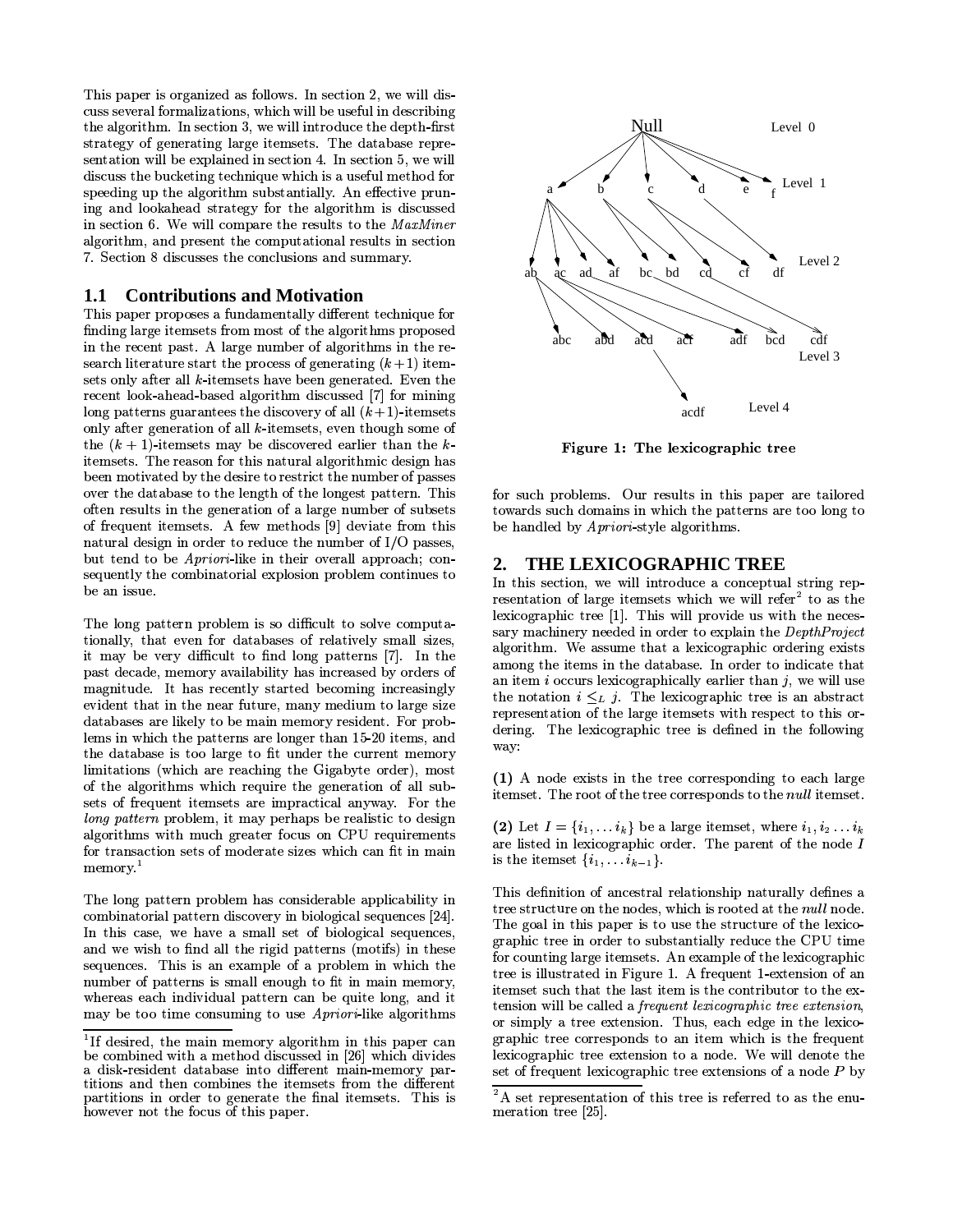$E(P)$ . In the example illustrated in Figure 1, the frequent lexicographic extensions of node  $a$  are  $b, c, d$ , and  $f$ .

Let  $Q$  be the immediate ancestor of the itemset  $P$  in the lexicographic tree. The set of *prospective* branches of a node  $P$  is defined to be those items in  $E(Q)$  which occur lexicographically after the node  $P$ . These are the *possible* frequent lexicographic extensions of P. We denote this set by  $F(P)$ . Thus, we have the following relationship:  $E(P) \subset F(P) \subset E(Q)$ . The value of  $E(P)$  in Figure 1, when  $P = ab$  is  $\{c, d\}$ . The value of  $F(P)$  for  $P = ab$  is  $\{c, d, f\}$ , and for  $P = af$ ,  $F(P)$ is empty.

A node is said to be *generated*, the first time its existence is discovered by virtue of the extension of its immediate parent. A node is said to have been *examined*, when its frequent lexicographic tree extensions have been determined. Thus, the process of examination of a node  $P$  results in generation of further nodes, unless the set  $E(P)$  for that node is empty. Obviously a node can be examined only after it has been generated. This paper will discuss an algorithm which constructs the lexicographic tree in depth-first order by starting at the node null and successively generating nodes until all nodes have been generated and subsequently examined.

An itemset is defined to be a *frequent maximal itemset*, if it is frequent, and no superset of that itemset is frequent. Thus, in the Figure 1, the itemset *acdf* is maximal.

Let  $P$  be a node in the lexicographic tree corresponding to a frequent  $k$ -itemset. Then, for a transaction  $T$  we define the projected transaction  $T(P)$  to be equal to  $T \cap E(P)$ . However, if  $T$  does not contain the itemset corresponding to node P then  $T(P)$  is null. For a set of transactions T, we define the projected transaction set  $\mathcal{T}(P)$  to be the set of projected transactions in  $T$  with respect to frequent items  $E(P)$  at P.

Consider the transaction  $abcde fghk$ . Then, for the example A of Figure 1, the projected transaction at node *null* would be  $\{a, b, c, d, e, f, g, h, k\} \cap \{a, b, c, d, e, f\} = abcdef$ . The projected transaction at node  $a$  would be  $bcdf$ . For the transaction  $abdefg$ , its projection on node  $ac$  is null because it does not contain the required itemset ac.

We emphasize the following points:

(1) For a given transaction  $T$ , the information required to count the support of any itemset which is a descendant of a node P is completely contained in  $T(P)$ .

(2) The number of items in a projected transaction  $T(P)$  is typically much smaller than the original transaction.

(3) For a given transaction set  $\mathcal T$  and node P the ratio of the number of transactions in  $\mathcal{T}(P)$  and T is approximately determined by the support of  $P$ .

In the next section, we will discuss an algorithm which finds the itemsets by depth first creation of the lexicographic tree. The following description will discuss a pure approach in which the entire tree is generated by the algorithm. In a later section, we will show that it is possible to significantly

Algorithm DepthFirst(Itemset Node: N.  $Pointer To Database: \mathcal{T}, Bitvector:B$ begin  $C = GenerateC and idates(N);$  $E = Count(N, \mathcal{T}, B, C);$ { Let  $E = \{i_1, \ldots, i_{|E|}\}\$ , when expressed in lexicographic order } Store frequent itemsets  $N \cup \{i_r\}$  for  $r \in \{1, ..., |E|\}$ ;  $B' = CreateBitvector(N, B, T);$ if  $(ProjectionCondition)$  then begin  $\mathcal{T}' = Project(\mathcal{T}, E, N, B')$ ; Modify  $B'$  to be a set of  $|{\mathcal T}'|$  ones; end; else  $\mathcal{T}' = \mathcal{T}$ . for  $r = 1$  to  $|E|$ begin  $DepthFirst(N\cup \{i_r\},\mathcal{T}',B');$ end end Subroutine  $Project (Database: T.$  $Frequent Extensions : E, Bitvector : B)$ begin  $\mathcal{T}' =$  Empty set of transactions; for each transaction  $T \in \mathcal{T}$  do begin **if** corresponding bit in B is 1 then add  $T \cap E$  to  $T'$ ; end  $return(\mathcal{T}')$ end **Subroutine** CreateBitvector(N, B, T) begin Initialize  $B' = B$ ; Let  $n$  be the lexicographically largest item in  $N$ ; for each transaction  $T \in \mathcal{T}$  do if  $n \notin T$  then set the corresponding bit in B' to 0;  $return(B')$ end

### Figure 2: The Depth First Strategy

speed up the algorithm by pruning away those subtrees which are guaranteed to contain only non-maximal itemsets. In addition, the discussion in the following section does not include a specialized counting technique (called bucketing) for lower level nodes, which we will also postpone to a later section

At this point, we mention that a very interesting (but different) tree based algorithm  $FP$ -growth has been proposed in [15]. This method is able to generate itemsets without candidate generation. The technique has been compared with the *TreeProjection* algorithm [1] in the empirical results presented in [15]. Unlike *TreeProjection*, the *DepthProject* algorithm is specifically designed for finding long max-patterns and is orders of magnitude faster than the former in these cases.

#### THE DEPTH FIRST STRATEGY **3.**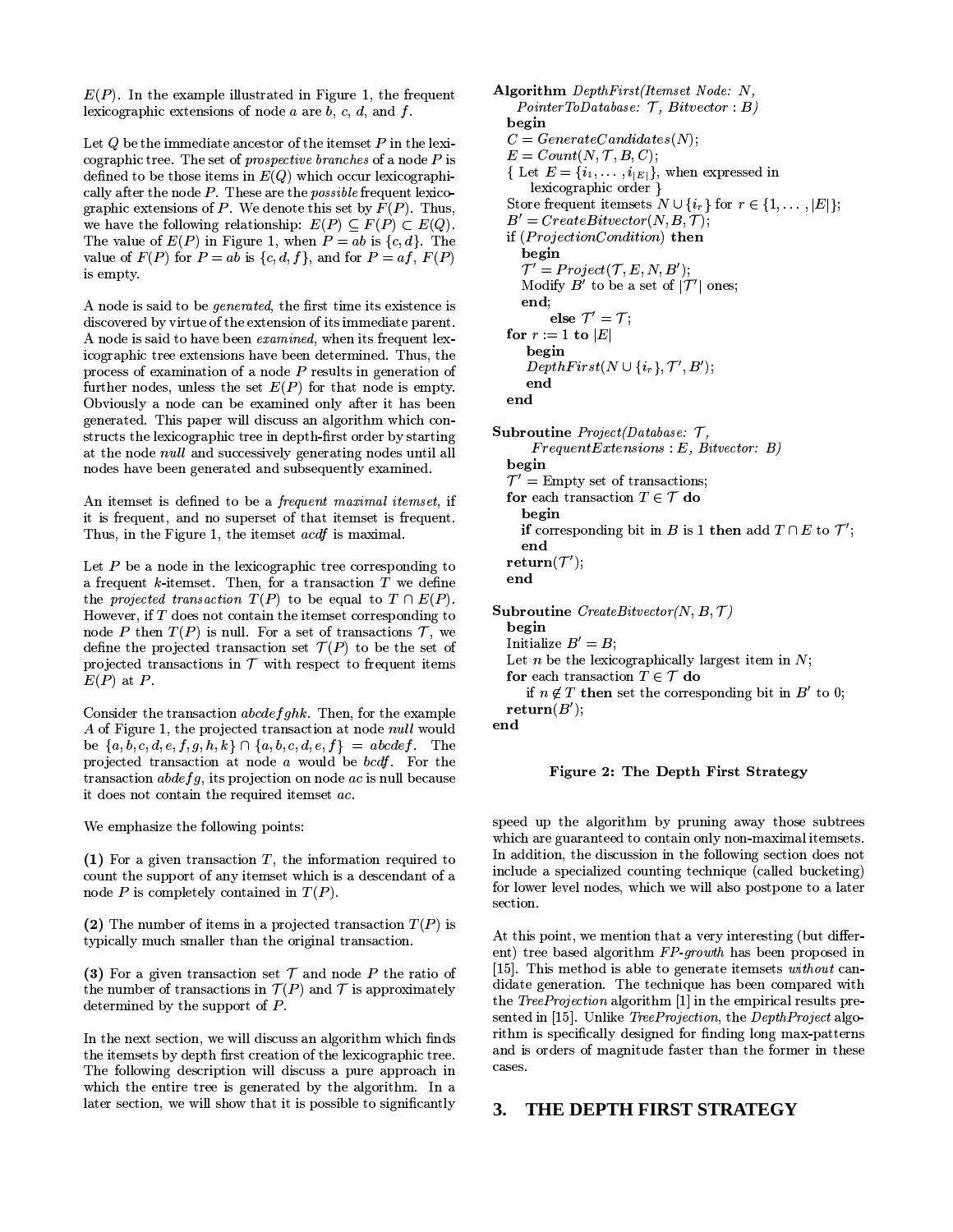Algorithm  $Generate Candidate (Hemset Node: N)$ begin

```
if (N is null) then
  return all items;
```
else

return frequent extensions of parent of  $N$  which are lexicographically larger than any item in  $N$ ; end

### Figure 3: Generating candidate branches of a node

Algorithm  $Count(ItemsetNode:N)$ .

DatabasePointer:  $T$ , Bitvector: B, CandidateSet: C) begin

Count all the possible frequent extensions of node  $N$ denoted by candidate set C using the database  $\mathcal T$  and the bityector  $B$ . Details of the counting procedure are provided in Section 4.1;

end

### Figure 4: Counting frequent extensions of a node

In depth-first search, the nodes of the lexicographic tree are examined in depth-first order. The process of examination of a node refers to the counting of the supports of the candidate extensions of the node. In other words, the support of all descendant itemsets of a node is determined before determining the frequent extensions of other nodes of the lexicographic tree. At a given node, lexicographically lower item-extensions are counted before lexicographically higher ones. Thus, the order in which a depth-first search method would count the extensions of nodes in the Figure 1 is null.  $a, ab, abc, abd, ac, acd, acdf, acf, ad, adf, af, bc, bcd, bd,$ c, cd, cdf, cf, d, df, e, and f. Thus, the depth first strategy quickly tends to find the longer patterns first in the search process. Note that the string representations of the nodes are visited in dictionary order. At any point in the search, we maintain the projected transaction sets for some of the nodes on the path from the root to the node which is currently being extended.<sup>3</sup> A pointer is maintained at each node  $P$  to the projected transaction set which is available at the nearest ancestor of  $P$ . Since the projected database is substantially smaller than the original database both in terms of the number of transactions, and the number of items, the process of finding the support counts is speeded up substantially. The following information is stored at each node during the process of construction of the lexicographic tree:

(1) The itemset  $P$  at that node.

(2) The set of lexicographic tree extensions at that node which are  $E(P)$ .

(3) A pointer to the projected transaction set  $\mathcal{T}(Q)$ , where  $Q$  is some ancestor of P (including itself). The root of the tree points to the entire transaction database.

(4) A bitvector containing the information about which transactions contain the itemset for node P as a subset. The length of this bitvector is equal to the total number of transactions in  $\mathcal{T}(Q)$ . The value of a bit for a transaction is equal to 1, if the itemset P is a subset of the transaction. Otherwise it is equal to zero. Thus, the number of 1 bits is equal to the number of transactions in  $\mathcal{T}(Q)$  which project to  $P$ . The bit vectors are used in order to make the process of support counting more efficient.

Once we have identified all the projected transactions at a given node, then finding the subtree rooted at that node is a completely independent itemset generation problem with a substantially reduced transaction set. As was indicated earlier, the number of transactions at a node is proportional to the support at that node. An important fact about projections is the following:

By using hierarchical projections, we are reusing the information from counting k-itemsets in order to count  $(k + 1)$ .  $itemsets.$ 

Note that such a reuse of information is made possible by the depth first strategy, since we only need to maintain the projected transaction sets on the path of the tree which is currently being explored. Let us consider a  $k$ -itemset  $I$  at which the database is projected. If a transaction  $T$  does not contain this k-itemset  $I$  as a subset, then the projection strategy ensures that  $T$  will not be used in order to count any of the  $(k + 1)$ -extensions of I. This is important in reducing the running time, since a large fraction of the transactions will not be relevant in counting the support of an itemset. Furthermore, the process of projection reduces the number of fields in the database to a small number so that the counting process becomes more efficient.

The description in Figure 2 shows how the depth first creation of the lexicographic tree is performed. The algorithm is described recursively, so that the call from each node is a completely independent itemset generation problem, which finds all frequent itemsets that are descendants of a node. There are three parameters to the algorithm, a pointer to the database  $\mathcal T$ , the itemset node  $N$ , and the bitvector  $B$ . The bityector *B* contains one bit for each transaction in  $T \in \mathcal{T}$ , and indicates whether or not the transaction  $T$  should be used in finding the frequent extensions of  $N$ . A bit for a transaction  $T$  is one, if the itemset at that node is a subset of the corresponding transaction. The first call to the algorithm is from the *null* node, the parameter  $\mathcal T$  is the entire transaction database. Since each transaction in the database is relevant in order to perform the counting, the bityector B consists of all "one " values.

The first step of the algorithm is to generate all the candidate extensions of  $N$ . This is accomplished by the subroutine call  $GenerateC and dates(N)$ . For the case of the *null* node, this call returns all the items in the entire database. For the case of other nodes, the procedure simply returns the set of items in  $F(N)$ . As discussed earlier, the set of items in  $F(N)$  may be determined by finding all those frequent extensions of the parent of  $N$ , which are lexicographically larger than any item in  $N$ . The details of the GenerateCandidates procedure are illustrated in Figure 3.

<sup>&</sup>lt;sup>3</sup>In the implementation section, we shall describe in detail which nodes are the ones at which the projected transaction sets are maintained.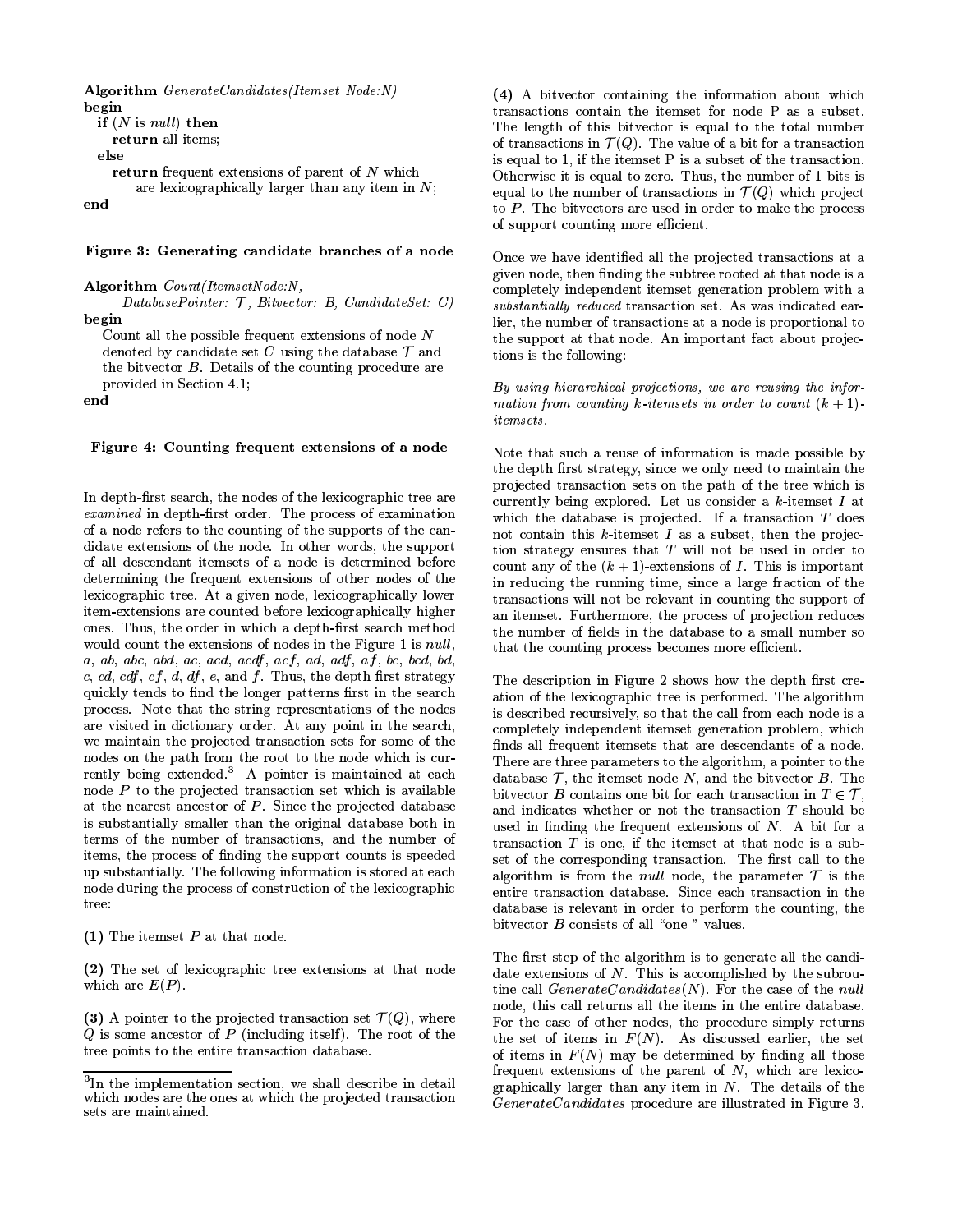The next step is to count the support of each of these candidate extensions. This is done by the procedure Count. The bityector  $B$  and the database  $\mathcal T$  are used in order to perform the counting efficiently, since it uses information from counting ancestral nodes. The details of how the counting is performed will be discussed in a later section. At the same time, it is desirable to create the bit vectors for node  $N$ . The bit vectors for node  $N$  may be derived very simply from the bityector  $B$ . This is because the bityector  $B$  corresponds to the parent of node  $N$ , which differs from  $N$  by exactly one item (the lexicographically largest item). Let  $n$  be the lexicographically largest item in  $N$ . Thus, the new bitvector for node  $N$  may be obtained by changing those bits in  $B$  to 0, if the corresponding transactions do not contain the item  $\boldsymbol{n}$ 

For some of the nodes, it is desirable to project the database, if there is a substantial reduction in the database size or field width. At this stage, we choose to be ambiguous about this condition by referring to it generally as the *Projection*-Condition. A new database is created using the subroutine Project of Figure 2. If the database is indeed projected, then the bit<br>vector at node  $\boldsymbol{N}$  also needs to be modified in order to reflect this. Since every transaction in this new database is needed in order to generate the frequent extensions of N, we create a new bityector  $B'$  with as many entries as this newly created database. The value of each bit in this database is 1 because all transactions in this database contain the itemset corresponding to  $N$ .

Once the bitvectors and newly projected database has been created, we call the algorithm recursively from all frequent extensions of node  $N$ . The calls to the frequent extensions of  $N$  are made in lexicographic order. These recursive calls create the subtrees which are rooted at the corresponding nodes of the lexicographic tree.

### 3.1 Heuristic Rules for selective projection

Various heuristic rules may be used in order to decide the exact nature of the projection condition discussed in Figure 2. For example, it is possible to use the heuristic rule that a projected transaction set may be maintained at a node only when the size of the projected database is less than a certain factor of the previous database size. Alternatively, it is possible to maintain a projected transaction set at a node, only when the number of bits to represent a (projected) transaction at that node is less than a certain number *i.e.*  $|E(P)|$  falls below a certain number. The primary motivation is to project only when the database representation becomes "sufficiently more efficient" after performing the process. We will discuss later how we chose the projection condition for our implementation. We will also discuss how to combine the depth first creation of the lexicographic tree with an effective lookahead strategy in order to avoid creation of those subtrees of the lexicographic tree which contain only non-maximal itemsets.

# **4. DATABASE REPRESENTATION**

A number of optimizations were performed in order to improve the performance of the algorithm. Since the algorithm discussed in this paper is geared towards generating long patterns, we found that it was better to use the database in the bitstring representation. In the bitstring representation, each item in the database has one bit representing it. Thus, the length of each transaction in bits is equal to the total number of items in the database. Such a representation is inefficient when the number of items in a transaction is significantly less than the total number of items. This is because of the fact that most of the bits take on the value of 0. However, the *DepthProject* algorithm performs counting on the projected transactions which are expressed in terms of  $E(P)$ . In this representation, most bits take on the value of 1. Furthermore, for problems in which the database contains long patterns, the ratio of the maximum pattern length to the total number of items is relatively high for most lower level nodes.

We have discussed the concept of selective projection slightly earlier. In the implementation of the algorithm over several datasets, we found that the best strategy was to project the database only when  $|E(P)|$  is reduced to less than 32. In this case, projected transactions can be represented as 32 bit words. Thus, a projected database with one million transactions can be represented in only 4 MB, when  $|E(P)|$  is less than 32. This illustrates the considerable advantages of using the bitstring representation for holding the projected transactions. Our experiments show that most of the time was spent in counting these lower level nodes where the representation and counting ability was most efficient. We will now discuss how the bitstring representation is helpful in reducing the counting times substantially.

# **4.1 Counting Methods**

Carefully designed counting methods are critical in reducing the times for finding support counts. Let us consider a node  $P$ , at which it is desirable to count the support of each item in  $F(P)$ . Let Q be the nearest ancestor of P at which the projected database  $\mathcal{T}(Q)$  is maintained. Each projected transaction in  $\mathcal{T}(Q)$  contains *n* bits, where  $n = |E(Q)|$ . We are assuming that  $|F(P)|$  is close to n. Otherwise, we would have projected the database at some intermediate node between  $P$  and  $Q$  according to the projection condition in order to reduce the database size. Let T be a transaction in  $\mathcal{T}(Q)$ . A naive method of counting would be to maintain a counter for each item in  $F(P)$  and add one to the counters of each of those elements for which the corresponding bit in  $T$  takes on the value of 1. However, it is possible to reduce the counting times greatly by using a two phase byte counting method.

The first step in the counting technique is to decide whether the transaction  $T$  is relevant in counting the support of candidate extensions of node  $P$ . The transaction  $T$  is relevant in counting the support of candidate extensions of node  $P$ . if  $P$ is a subset of  $T$ . The bityector maintained at the immediate parent  $P'$  of P provides the information as to whether the transaction  $T$ , was relevant in counting the support of the frequent extensions of  $P'$ . If this is so, then we need to check additionally whether the lexicographically largest item of P (this item extends  $P'$  to P) is present in T. Once it has been determined that the transaction  $T$  is relevant in order to perform the counting at node  $P$ , we count the support for each item in  $F(P)$ . Let us assume that each transaction T contains  $n$  bits, and can therefore be expressed in the form of  $\lceil n/8 \rceil$  bytes. Each byte of the transaction contains the information about the presence or absence of eight items, and the integer value of the corresponding bitstring can take on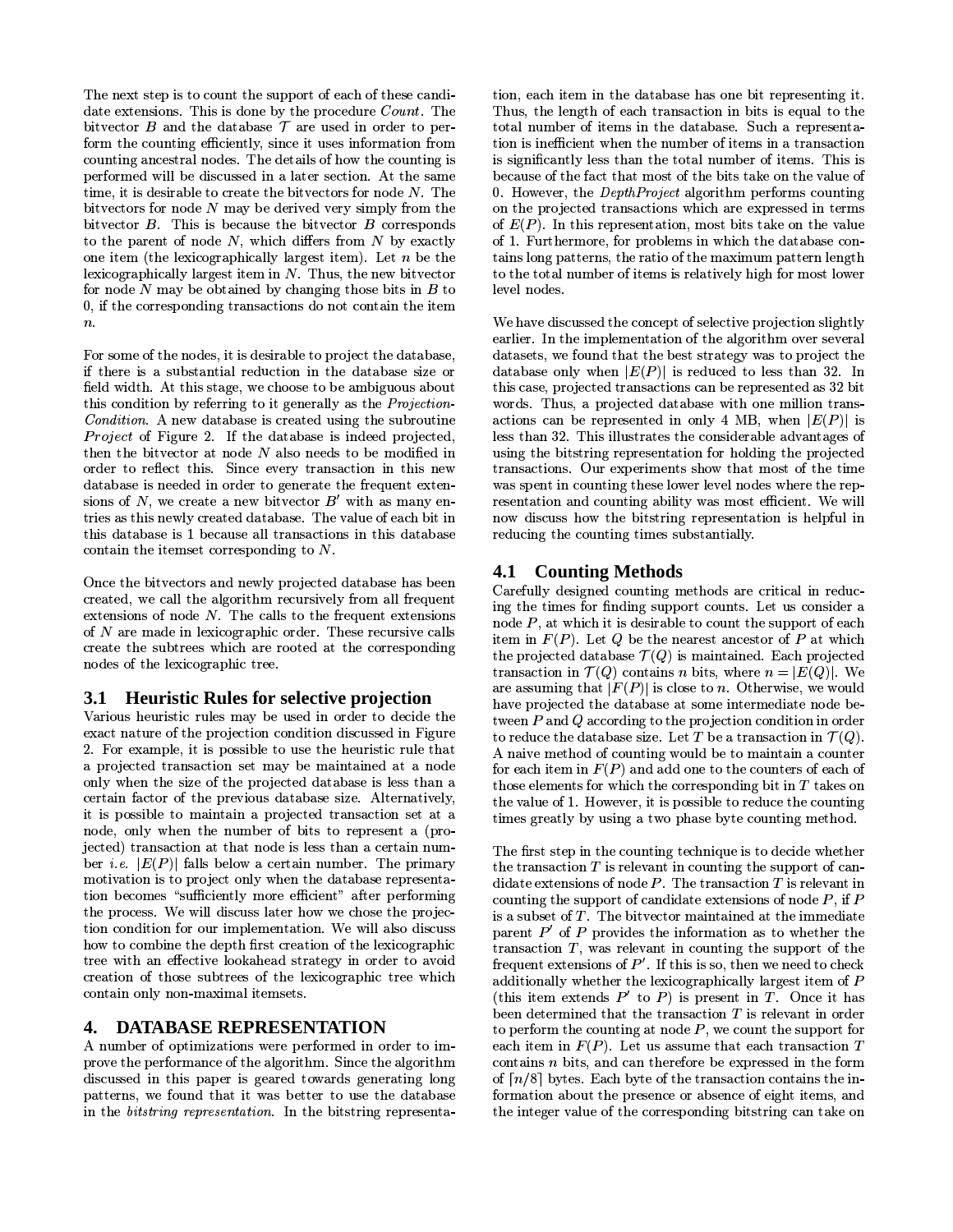```
Algorithm AggreateCounts(Counts.bucket[...])begin
```

```
{ We assume that there are 2^{|E(P)|} buckets, one
     corresponding to each bitstring of length |E(P)| }
 k = |E(P)|;for i = 1 to k do
    begin
    for j := 1 to 2^k do
    if the ith bit of bitstring representation
       of j is 0 then
       begin
       bucket[j] = bucket[j] + bucket[j] + 2^{i-1}end
    end
end
```
### Figure 5: Aggregating bucket counts

any value from 0 to  $2^8 - 1 = 255$ . Correspondingly, for each byte of the (projected) transaction at a node, we maintain 256 counters, and we add 1 to the counter corresponding to the integer value of that transaction byte. This process is repeated for each transaction in  $\mathcal{T}(P)$ . Therefore, at the end of this process, we have  $256 * [n/8]$  counts. We follow up with a postprocessing phase in which we determine the support of an item by adding the counts of the  $256/2 = 128$ counters which take on the value of 1 for that bit. Thus, this phase requires  $128 * n$  operations only, and is independent of database size. The first phase, (which is the bottleneck) is the improvement over the naive counting method, since it performs only 1 operation for each byte in the transaction, which contains 8 items. Thus, the method would be a factor of 8 faster than the naive counting technique, which would need to scan the entire bitstring. The counting times are determined by the time spent at the lower level nodes, at which the projected transactions are inherently dense. At the lower levels in the tree, we use another specialized technique called bucketing in order to perform the counting. We will discuss this method in greater detail in the next section.

#### 5. THE BUCKETING TECHNIQUE

Most of the nodes in the lexicographic tree correspond to the lower levels. Thus, the counting times at these levels account for most of the CPU times of the algorithm. For these levels, we used a strategy called bucketing in order to substantially improve the counting times. The idea is to change the counting technique at a node in the lexicographic tree, if  $|E(P)|$  is less than a certain value. In this case, an upper bound on the number of distinct projected transactions is  $2^{|E(P)|}$ . Thus, for example, when  $|E(P)|$  is 9, then there are only 512 distinct projected transactions at the node  $P$ . Clearly, this is because the projected database contains several repetitions of the same (projected) transaction. The fact that the number of *distinct* transactions in the projected database is small can be exploited in order to yield substantially more efficient counting algorithms. The aim is to count the support for the entire subtree rooted at P with a quick pass through the data, and an additional postprocessing phase which is independent of database size. The process of performing bucket counting consists of two phases:

(1) In the first phase, we count how many of each distinct transaction are present in the projected database. This can be accomplished easily by maintaining  $2^{|E(P)|}$  buckets or counters, scanning the transactions one by one, and adding counts to the buckets. The time for performing this set of operations is linear in the number of (projected) database transactions.

(2) In the second phase, we use the  $2^{|E(P)|}$  transaction counts in order to determine the aggregate support counts for each itemset. In general, the support count of an itemset may be obtained by adding the counts of all the supersets of that itemset to it. A skillful algorithm (from the efficiency perspective) for performing these operations is illustrated in Figure 5.

Consider a string composed of 0, 1, and  $*$ , which refers to an itemset in which the positions with 0 and 1 are fixed to those values (corresponding to presence or absence of items), while a position with  $a * is a "don't care". Thus, all itemsets can$ be expressed in terms of 1 and \*, since itemsets are traditionally defined with respect to presence of items. Consider for example, the case when  $|E(P)|=4$ , and there are four items, numbered  $\{1, 2, 3, 4\}$ . An itemset containing items 2 and 4 is denoted by  $*1*1$ . We start off with the information on  $2^4 = 16$  bitstrings which are composed of 0 and 1. These represent all possible distinct transactions. The algorithm aggregates the counts in  $|E(P)|$  iterations. The count for a string with a "\*" in a particular position may be obtained by adding the counts for the strings with a 0 and 1 in those positions. For example, the count for the string \*1\*1 may be expressed as the sum of the counts of the strings  $01*1$ and  $11*1$ .

The procedure in Figure 5 works by starting with the counts of the 0-1 strings, and then converts them to strings with 1 and \*. The algorithm requires  $|E(P)|$  iterations. In the *i*th iteration, it increases the counts of all those buckets with a 0 in the *i*th bit, so that the count now corresponds to a case when that bucket contains a  $*$  in that position. This can be achieved by adding the counts of the buckets with a 0 in the *i*th position to that of the bucket with a 1 in that position, with all other bits having the same value. For example, the count of the string  $0^*1^*$  is obtained by adding the counts of the buckets  $001^*$  and  $011^*$ . In Figure 5, the process of adding the count of the bucket  $j$  to that of the bucket  $j + 2^{i-1}$  achieves this.

The second phase of the bucketing operation requires  $|E(P)|$ iterations, and each iteration requires  $2^{|E(P)|}$  operations. Therefore, the total time required by the method is proportional to  $2^{|E(P)|} \cdot |E(P)|$ . When  $|E(P)|$  is sufficiently small, the time required by the second phase of postprocessing is small compared to the first phase, whereas the first phase is essentially proportional to reading the database for the current projection.

We have illustrated the second phase of bucketing by an example in which  $|E(P)| = 3$ . The process illustrated in Figure 6 illustrates how the second phase of bucketing is efficiently performed. The exact strings and the corresponding counts in each of the  $|E(P)| = 3$  iterations are illustrated. In the first iteration, all those bits with 0 in the lowest order posi-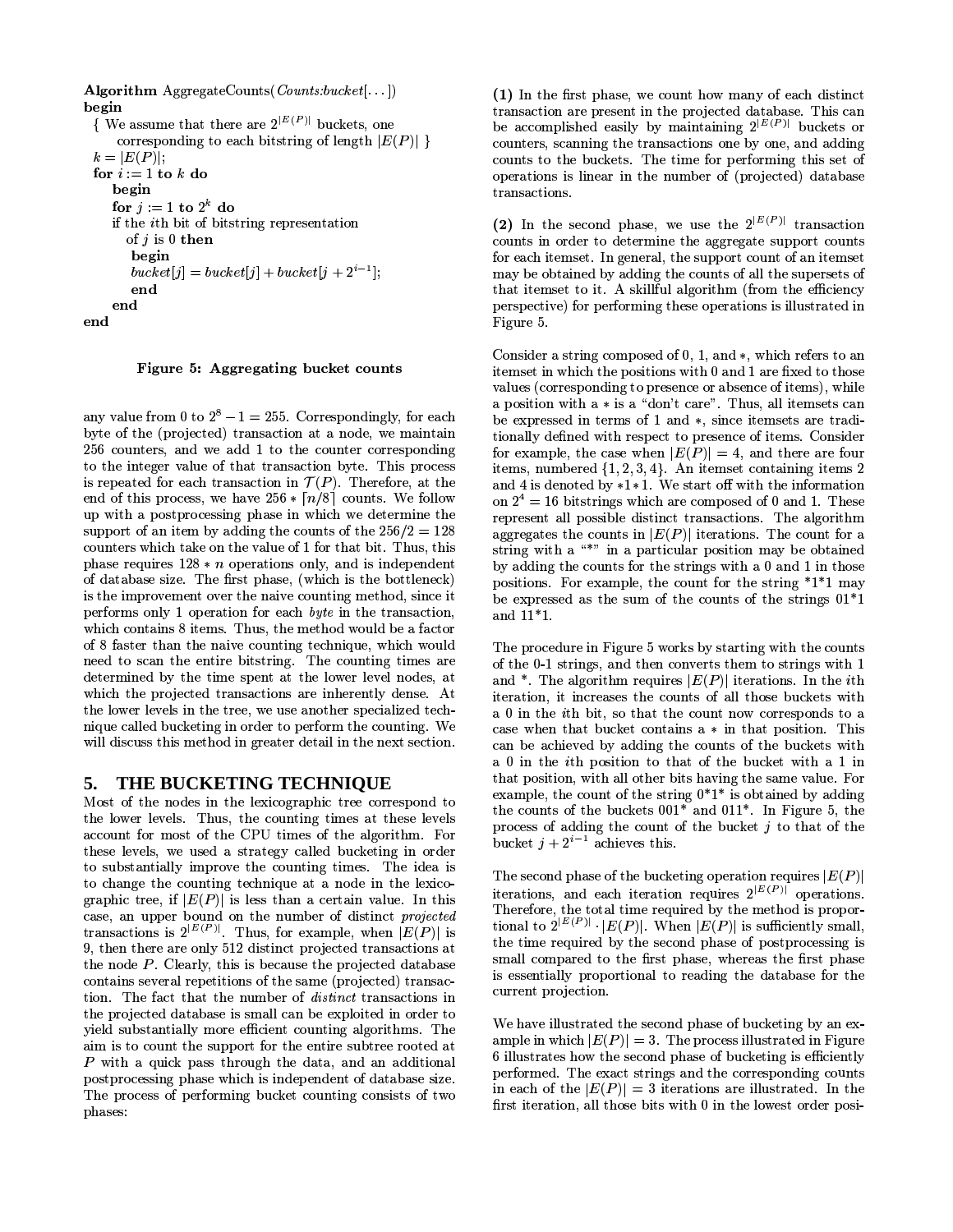

Figure 6: Performing the second phase of bucketing

tion have their counts added with the count of the bitstring with a 1 in that position. Thus,  $2^{|E(P)|-1}$  pairwise addition operations take place during this step. The same process is repeated two more times with the second and third order bits. At the end of three passes, each bucket contains the support count for the appropriate itemset, where the '0' for the itemset is replaced by a "don't care" which is represented by a '\*'. Note that the number of transactions in this example is 27. This is represented by the entry for the bucket \*\*\*. Only 2 transactions contain all three items, which is represented by the bucket 111.

#### 6. **TREE PRUNING**

In order to speed up the performance of the algorithm, we implement lookaheads [7]. Consider a node P with a set of prospective branches  $F(P)$ . If the node  $P \cup F(P)$  is a frequent itemset, then it is not necessary to explore the subtree rooted at  $P$ . One way of doing this is to parallelize the process of finding the support count for the itemset  $P \cup F(P)$  with that of determining the counts of each of the candidate extensions of  $P$ . We choose a simpler alternative by using the following method for performing lookaheads. Let  $E = \{i_1, \ldots i_{|E|}\}\$ be the set of frequent extensions of a node. Each time after calling the *DepthFirst* procedure from the candidate extension  $i_{r-1}$  of a node, we check if the set  $\{i_{r-1} \ldots i_{|E|}\}\$  was determined to be frequent. If so, the candidate extensions for  $\{i_r \dots i_{|E|}\}\$  may be pruned from further consideration. This is a slightly weaker version of the pruning procedure, but it can be implemented much more efficiently. The depth first technique also provides the ability to quickly discover maximal patterns, and thereby prune away all those branches of the tree such that  $P \cup E(P)$  is a subset of some itemset which has already been discovered. This kind of lookahead is more effective with a lexicographically branch-ordered depth first strategy, since longer patterns are discovered earlier on. In particular, any frequent strict superset Q of the itemset  $P \cup E(P)$  contains P and at least one item  $i$  which is lexicographically smaller than the largest item in  $P$  (otherwise  $i$  would be contained in  $E(P)$ ). This means that Q is lexicographically smaller than P. Thus Q (or a superset) would be discovered earlier than  $P$ .

The structure of the lexicographic tree is very much dependent upon the lexicographic ordering of the items in the database. For example, consider the case when there are exactly 3 large itemsets: abc, abd, and abe. Let us now consider the cases when the orderings of the items are  $a, b, c, d, e$ , and  $e, d, c, b, a$  respectively. The lexicographic trees for the two cases are illustrated in Figures  $7(a)$  and (b). As we see, in the case of Figure  $7(b)$ , since the branches of the tree at which the maximal itemsets eba, dba, and cba can be found tend to separate out at very high level (level 1), the process of using lookaheads is likely to be more effective in this case. The very first node visited by the depth-first search procedure after the node *null* in the Figure  $7(a)$  is a. In this case the lookahead process  $\{a\} \cup \{b, c, d, e\}$  does not yield a frequent itemset. The same is true of the next level-1 node b. On the other hand, in the case of the Figure  $7(b)$ , the first node which is visited by the depth-first search proce-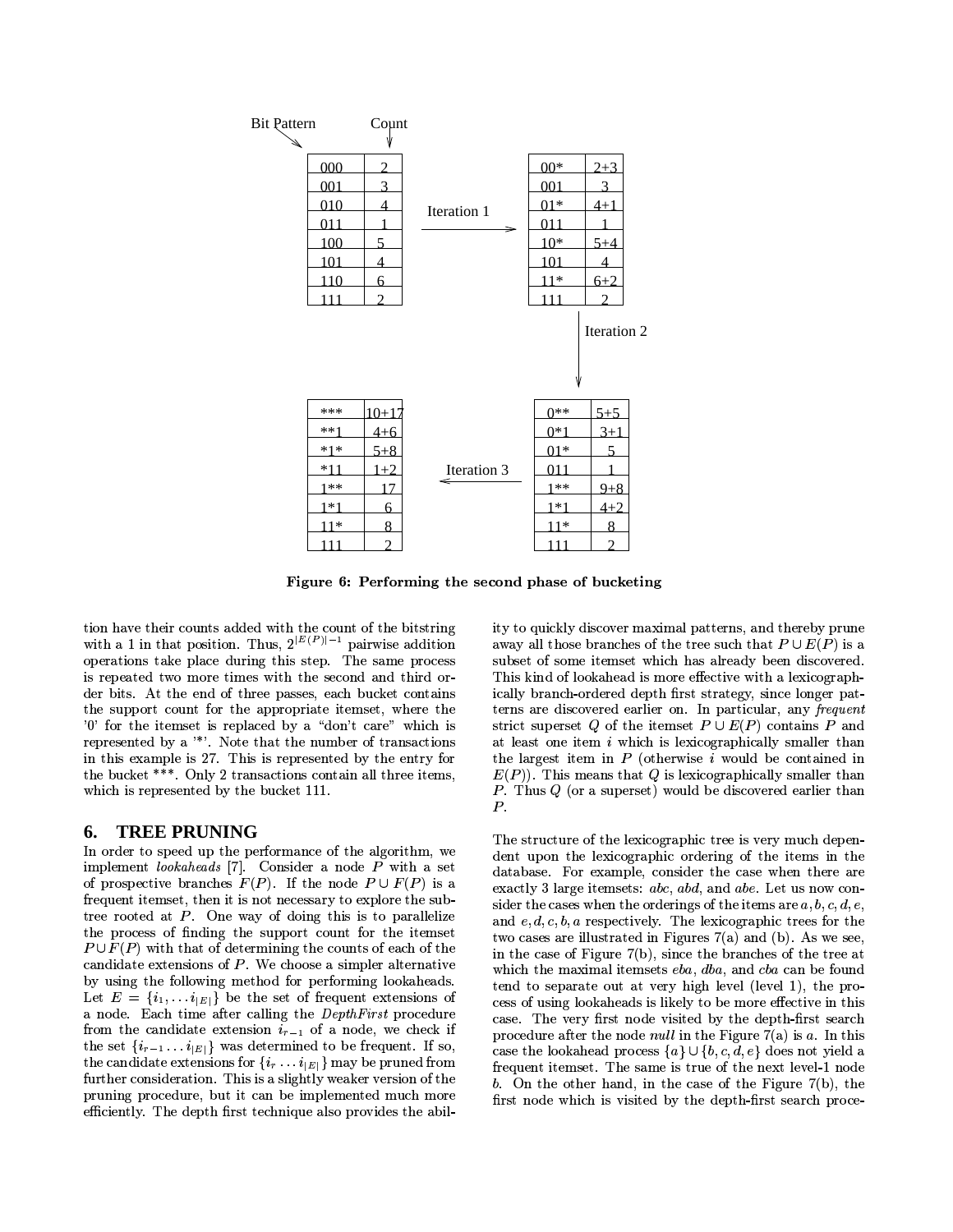

Figure 7: Illustrating the effect of using different orderings

dure is the node e, and the process of lookahead  $e \cup \{b, a\}$ yields a frequent itemset. This example tends to suggest the following heuristic rule for choosing good orderings:

The item which occurs in the fewest number of large itemsets hanging at a node should be first and the item occuring in the maximum number of large itemsets should be last.

Unfortunately, we do not know the large itemsets apriori. Consequently, we found the strategy of ordering from least support to most support to be a reasonable approximation of the above goal. This technique has been discussed earlier by other researchers [7] in order to maximize the efficiency of lookaheads. The efficiency of the algorithm is improved further by using a dynamic ordering as opposed to a static ordering. In the case of dynamic orderings, we reorder the items below each node depending upon the support of each lexicographic tree-extension.

All itemsets generated in the DepthProject algorithm are created by either lookaheads, or by bucketing at the lower level nodes. Therefore, at the termination of the algorithm, we are left with a set of frequent itemsets which contains all frequent maximal itemsets with some of the subsets of maximal itemsets. Therefore, at the termination of the Depth- $Project$  algorithm, all non maximal itemsets are removed in a pruning phase.

# **6.1 Space Requirements**

The space requirements of the depth first strategy are not significantly more than the size of the transaction set itself. This is because only one path of the lexicographic tree is being explored at any moment of time. The space required for maintaining all the sets of bitvectors is a small fraction of the transaction set size. If the geometric reduction rule for selective projection is used, and the database is projected only if it reduces by a factor of  $Q > 1$ , then the space requirements for all transaction sets on the current path are no larger than  $Q/(Q-1)$  of the original transaction set size. Furthermore, we have already shown that for problems which are amenable to the depth first strategy, the transaction representation can be changed to a much more efficient form. This results in considerable savings.

#### **EMPIRICAL RESULTS** 7.

The experiments were performed on an IBM RS/6000 43P-140 workstation with a CPU clock rate of 200 MHz, 128 MB of main memory, 1MB of L2 Cache and running AIX 4.1. The data resided in the AIX file system and was stored on a 2GB SCSI drive.

We tested the algorithm on a number of datasets which have been used earlier [7], for testing the algorithm in the case when it is possible to mine long patterns from the data. The algorithm proposed in [7] is very efficient for the case of finding long maximal patterns because of its ability to mine out the max-patterns by using look-ahead techniques.

The characteristics of the data sets are illustrated in the Table 1. The next to last column in this table illustrates the number of large 1-itemsets at the lowest support level. As we can see, the ratio of the average record width to  $|L_1|$ in these data sets is quite high compared to typical retail data. This characteristic is true for most datasets which have long patterns in them. This ratio increases significantly at the lower level nodes, when the database is projected. The length of the longest pattern at the lowest support level is in the last column of the Table 1. As we can see, many of these patterns are so long that explicit enumeration of all subsets of these patterns would have been unrealistic.

In Figures  $8(a)$  and  $8(b)$ , we have illustrated the performance of our algorithm versus the MaxMiner method on the connect 4 and mushroom datasets. All plots are made on a logarithmic scale in order to illustrate the order-ofmagnitude performance difference between the different al-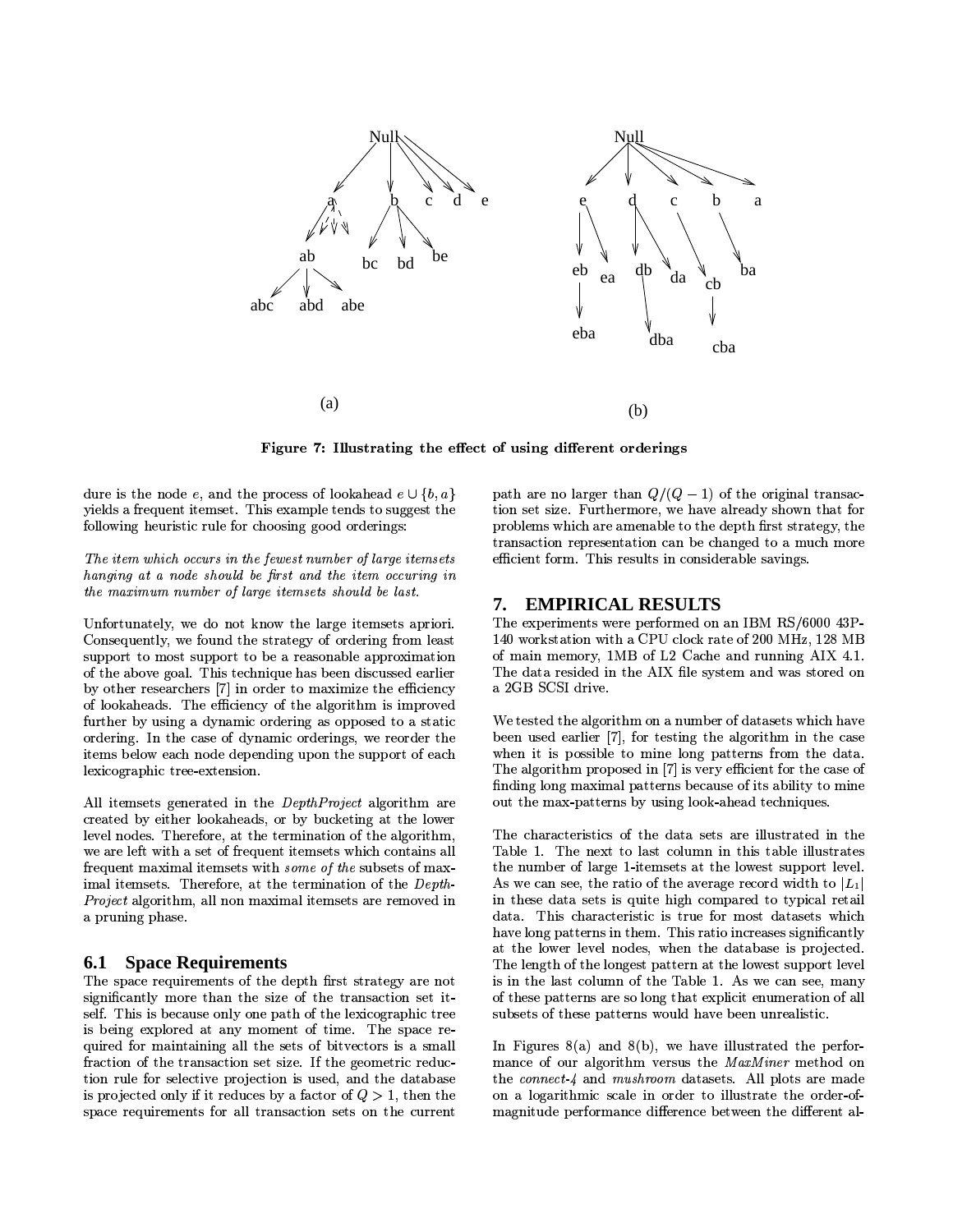$=$   $\frac{1}{2}$   $\frac{1}{2}$   $\frac{1}{2}$   $\frac{1}{2}$   $\frac{1}{2}$   $\frac{1}{2}$   $\frac{1}{2}$   $\frac{1}{2}$   $\frac{1}{2}$   $\frac{1}{2}$   $\frac{1}{2}$   $\frac{1}{2}$   $\frac{1}{2}$   $\frac{1}{2}$   $\frac{1}{2}$   $\frac{1}{2}$   $\frac{1}{2}$   $\frac{1}{2}$   $\frac{1}{2}$   $\frac{1}{2}$   $\frac{1}{2}$   $\frac{1}{2$ 

| Data<br>Set | <b>Attributes</b> | Average<br>Width | Records | <b>D</b> tbse<br>Size (MB) | $ L_1 $ (Lowest<br>Support) | Longest pat.<br>(Least Sup.) |
|-------------|-------------------|------------------|---------|----------------------------|-----------------------------|------------------------------|
| connect 4   | 130               | 43               | 67557   |                            | 73                          | 29                           |
| mushroom    | $120\,$           | 23               | 8124    | 0.85                       | 115                         |                              |
| chess       | 76                | 27               | 3196    | 0.51                       | 54                          | 23                           |
| Pumsb       | 7117              | 74               | 49046   |                            | 147                         | 63                           |



Figure 8: Computational performance on the (a) connect-4 and (b) mushroom data sets



Figure 9: Computational performance on the (a)  $\emph{pumsb}$  and (b) chess data sets

 ${}^{\prime\prime}$  for a set of the following formulation  ${}^{\prime\prime}$  . In fact, the following formulation  ${}^{\prime\prime}$  for  ${}^{\prime\prime}$ 

| Data      | $T(-32)$ | $T(+32)$ | Counting | Pruning | Itemsets | Maximals |
|-----------|----------|----------|----------|---------|----------|----------|
| Set       |          |          |          |         | Found    |          |
| connect 4 | 7.74     | 347.55   | 355.29   | 8.62    | 131420   | 130986   |
| mushroom  | 0.88     | 10.30    | 11.18    | 5.55    | 70321    | 27712    |
| chess     | 0.13     | 89.84    | 89.97    | 30.58   | 589495   | 509355   |
| Pumsb     | 21.98    | 401.55   | 423.53   | 33.48   | 313268   | 98140    |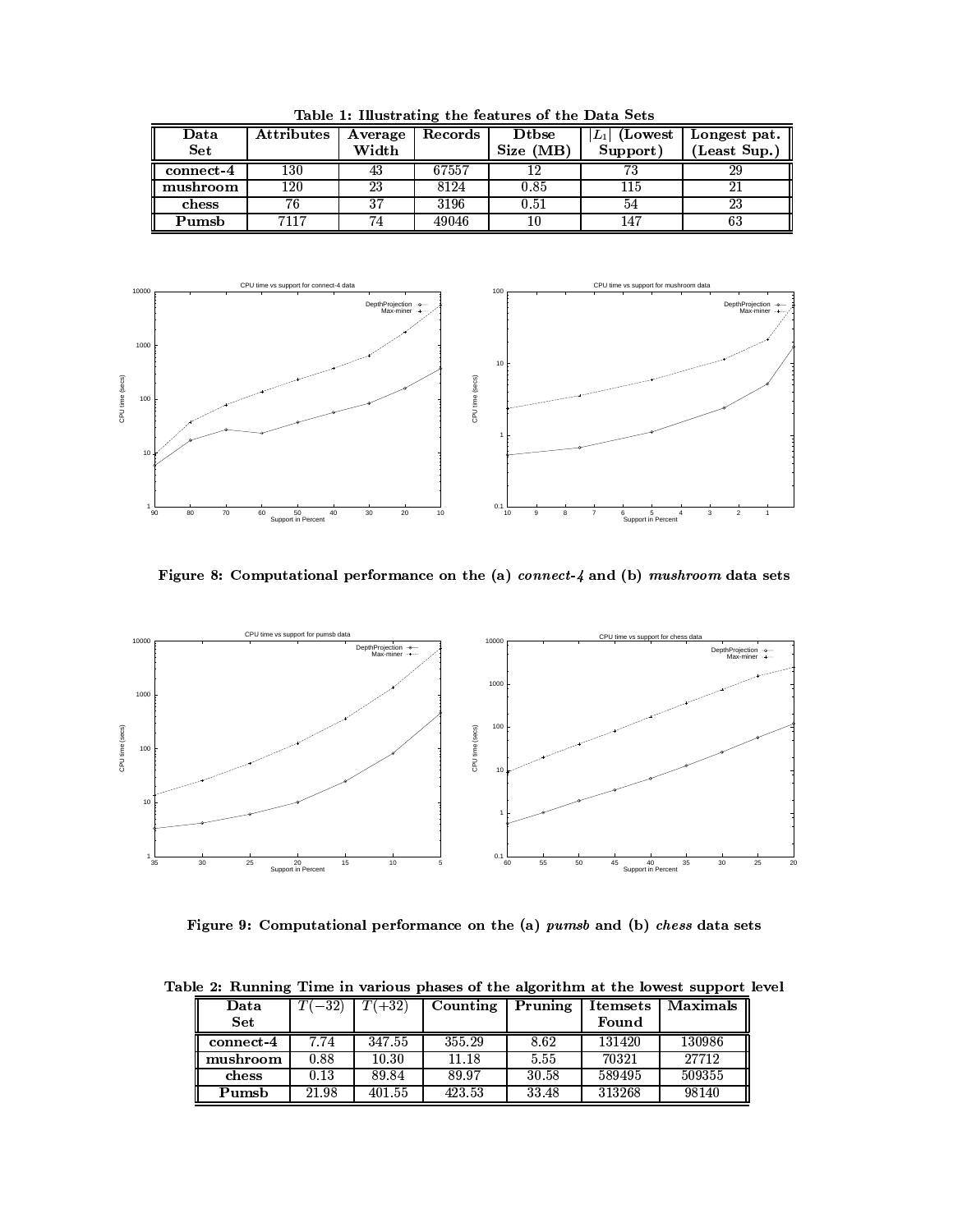gorithms. As we see, the DepthProject algorithm quickly outstrips the MaxMiner method when support values are low. For the connect 4 dataset, at the highest support value of 90%, the *MaxMiner* algorithm required 9.4 seconds, while the *DepthProject* technique required 5.87 seconds. At the lowest support value of 10%, the *MaxMiner* algorithm required 5624.7 seconds, while the *DepthProject* algorithm required only 370.38 seconds. Thus, the performance gap increased at lower values of support, so that at the lowest support value, the performance gap between the two methods was a factor of 15.2.

The mushroom dataset also exhibits a large performance gap, though the difference is less dramatic in this case. At the highest support level of 10%, the MaxMiner algorithm required 2.35 seconds, whereas the DepthProject algorithm required 0.53 seconds. At the lowest support level<sup>4</sup> of 0.1%, MaxMiner algorithm required 65.19 seconds, whereas the DepthProject algorithm required 16.92 seconds. The performance gap between the two methods was a factor of 4 to 5 for all the support levels tested.

The most striking performance improvements were observed in the case of the *chess* and *pumsb* data sets. This is because these data sets correspond to cases when there are a large number of very long patterns. The performance numbers for the *pumsb* dataset are illustrated in Figure  $9(a)$ . At the highest support level of 35%, the MaxMiner algorithm required 13.91 seconds, whereas the *DepthProject* algorithm required 3.31 seconds. Thus, the performance gap at the highest support level was a factor of 4. At the lowest support level of 5%, MaxMiner algorithm required 461.19 seconds, while the DepthProject algorithm required 7378.6 seconds. This is a performance gap of approximately 16.

In the case of the *chess* dataset, which is illustrated in Figure  $9(b)$ , the most dramatic differences in performance were observed. At the highest support level of 60%, the MaxMiner algorithm required 9.08 seconds, whereas the DepthProject algorithm required 0.58 seconds. This is a performance gap of approximately 15.655. At the lowest support level of 20%, the MaxMiner algorithm required 2442.58 seconds, whereas the DepthProject algorithm required 120.06 seconds. Thus, at the lowest support level, the performance gap was a factor of 20.34.

The DepthProject algorithm required a postprocessing phase in which the non-maximal itemsets were removed. (The times illustrated include the postprocessing phase.) The time for this postprocessing phase depended upon the number of itemsets which were found by the tree generation and counting phase of the algorithm. As we can see from the the last two columns of Table 2, the number of itemsets found closely matches the maximal itemsets for the chess and *connect-4* data sets. This indicates that the process of lookaheads was quite effective in removing the non-maximal patterns quickly. The times for counting and pruning are also illustrated in the same table. (The column corresponding to the counting procedure may be obtained by adding the  $T(+32)$  and  $T(-32)$  columns, which will be explained below.)

The implementation of the DepthProject algorithm assumed that the only time that a database was projected at a node was at the highest level of the tree at which the number of frequent extensions of the itemset became less than 32. It is instructive to compare the time taken in order to generate above the level of 32 bit projection to the time taken in order to generate the tree below the level of 32 bit projection. It is apparent from Table 2 that the time required in order to count below the 32 bit level  $(T(+32))$  was substantially more than the time required to count above the 32 bit level  $(T(-32))$  for all four data sets. Furthermore, since the most efficient counting of the algorithm on a per node basis was performed below the 32 bit level, it follows that most of the time was spent in such efficient counting. This also establishes that the efficient representation of the database at the lower levels of the tree contribute substantially to the savings in computational time.

#### **CONCLUSIONS AND SUMMARY** 8.

This paper investigated a novel technique for mining long patterns in databases, which relies on a depth-first search technique in order to construct the lexicographic tree of itemsets. The use of depth-first search in reducing the number of itemsets is critical in being able to mine very long patterns at low values of support. The technique of depthfirst search is optimum from the perspective of node pruning and performing the counting efficiently by using transaction projection. The depth first technique provides the ability to generate long patterns of the tree fast, and prune away the non-maximal patterns earlier on. At the same time, it provides the flexibility for node-specific processing methods such as bucketing. These characteristics explain the excellent computational properties of the DepthProject algorithm.

### 9. ACKNOWLEDGEMENTS

We would like to thank Rakesh Agrawal and Roberto Bayardo for providing us with several datasets for testing our algorithms. Roberto also provided us with access to his MaxMiner code for performing experiments.

### 10. REFERENCES

- [1] R. C. Agarwal, C. C. Aggarwal, V. V. V. Prasad. A Tree Projection Algorithm for finding frequent itemsets. Journal on Parallel and Distributed Computing, to appear.
- [2] R. C. Agarwal, C. C. Aggarwal, V. V. V. Prasad. Depth First Generation of Large Itemsets for Association Rules. IBM Research Report RC 21538, July 1999.
- [3] C. C. Aggarwal, P. S. Yu. Online Generation of Association Rules. ICDE Conference Proceedings, pages 402-411, 1998.
- [4] C. C. Aggarwal, P. S. Yu. A New Framework for Itemset Generation. ACM PODS Conference Proceedings, pages 18-24, 1998.
- [5] R. Agrawal, T. Imielinski, A. Swami. Mining Association Rules between Sets of Items in Very Large Databases. ACM SIGMOD Conference Proceedings, pages 207-216, 1993.

<sup>&</sup>lt;sup>4</sup>Note that the lowest support level for Figure 8(b) is 0.1%.